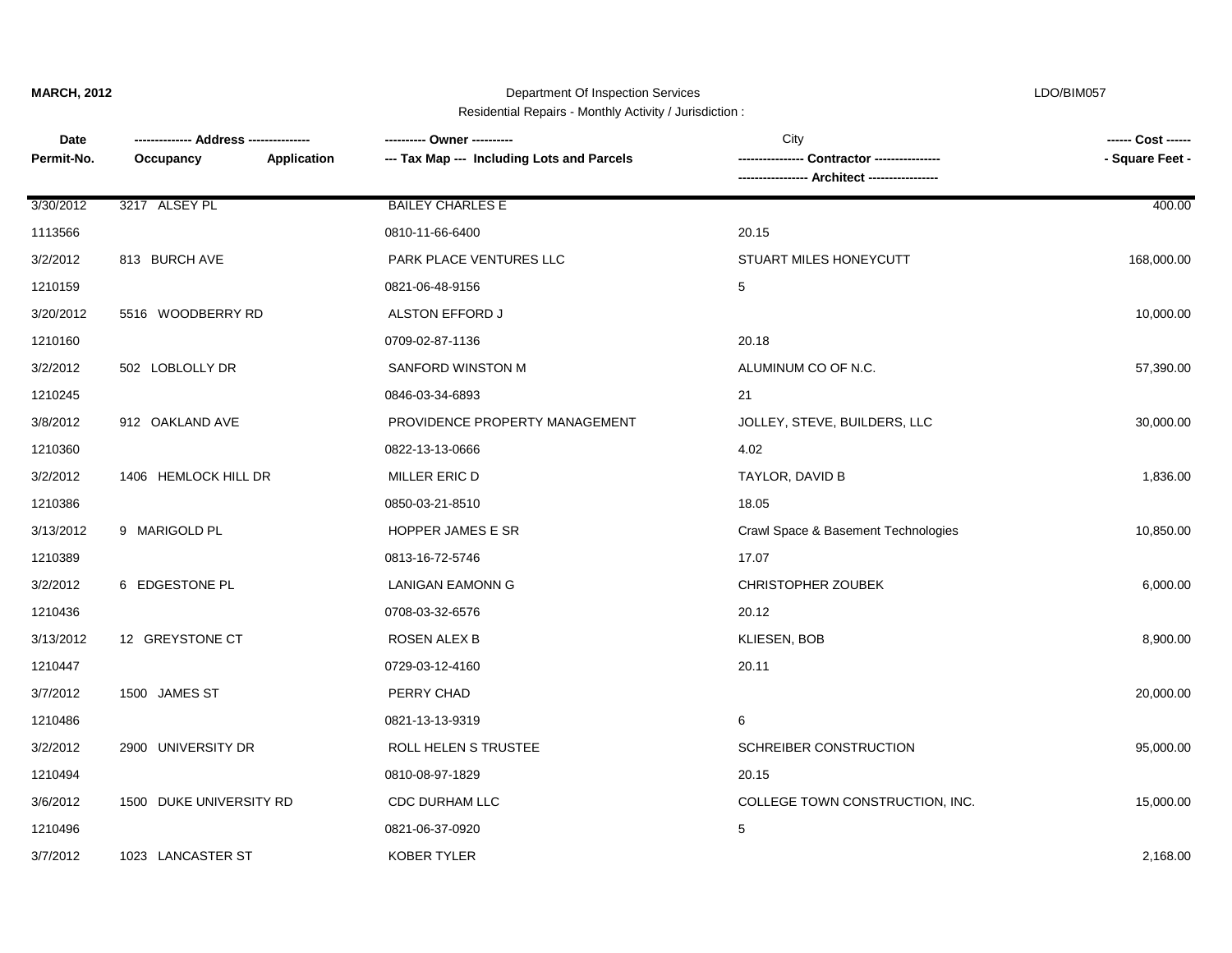Department Of Inspection Services LDO/BIM057 Residential Repairs - Monthly Activity / Jurisdiction :

| Date       |                          | ---------- Owner ----------                | City                               | ------ Cost ------ |
|------------|--------------------------|--------------------------------------------|------------------------------------|--------------------|
| Permit-No. | Application<br>Occupancy | --- Tax Map --- Including Lots and Parcels | Contractor ----------------        | - Square Feet -    |
|            |                          |                                            | -- Architect -----------------     |                    |
| 1210508    |                          | 0822-15-54-5396                            | 3.01                               |                    |
| 3/16/2012  | 1501 S ALSTON AVE        | <b>SPEED JAMES</b>                         | C <sub>2</sub> Contractors LLC     | 30,000.00          |
| 1210535    |                          | 0830-05-18-3853                            | 14                                 |                    |
| 3/20/2012  | 1806 PENNYPACKER LN      | <b>HEUBERGER MICHAEL R</b>                 | TOP NOTCH CONTRACTING              | 5,000.00           |
| 1210536    |                          | 0850-03-31-9369                            | 18.05                              |                    |
| 3/2/2012   | 6713 FALCONBRIDGE RD     | <b>CHANG ANITA TRUSTEE</b>                 | CATALYST HOME BLDRS&REALTY         | 11,600.00          |
| 1210537    |                          | 0708-03-33-8028                            | 20.12                              |                    |
| 3/27/2012  | 607 W MARKHAM AVE        | <b>WEBSTER LOREN</b>                       | RED DOT CONSTRUCTION               | 16,000.00          |
| 1210552    |                          | 0822-20-92-5403                            | 3.02                               |                    |
| 3/6/2012   | 801 PERSHING ST          | ARE-100/800/801 CAPITOLA LLC               | <b>Martin Blazerich</b>            | 6,000.00           |
| 1210553    |                          | 0822-09-16-9372                            | 4.01                               |                    |
| 3/8/2012   | 2010 SOUTHGATE ST        | CYSABA-INVESTMENT INC                      | Ben Naderi                         | 16,080.00          |
| 1210557    |                          | 0831-11-65-4386                            | 10.02                              |                    |
| 3/19/2012  | 2000 REDFERN WAY         | <b>B WALLACE DESIGN &amp;</b>              | WALLACE, B. DESIGN & CONSTRUCTION  | 2,000.00           |
| 1210577    |                          | 0821-13-13-8842                            | 6                                  |                    |
| 3/14/2012  | 1006 SOPHOMORE CT        | CARROLL IAN                                | <b>GARUDA CUSTOM DECKS</b>         | 9,900.00           |
| 1210593    |                          | 0717-02-48-9679                            | 20.12                              |                    |
| 3/20/2012  | 1103 HUNTSMAN DR         | MCMURRAY ROBERT G                          | CHRISTOPHER HOMES, INC.            | 18,465.00          |
| 1210595    |                          | 0728-03-42-0778                            | 20.13                              |                    |
| 3/14/2012  | 1103 TAYLOR ST           | HABITAT FOR HUMANITY OF DURHAM             | HABITAT FOR HUMANITY OF DURHAM CO. | 67,000.00          |
| 1210615    |                          | 0831-10-35-4612                            | 11                                 |                    |
| 3/14/2012  | 11 TOTTENHAM LN          | CARVER REGINALD B                          | FLACK, R. W. CONST. CO.INC         | 17,530.00          |
| 1210636    |                          | 0708-03-24-8672                            | 20.12                              |                    |
| 3/8/2012   | 3606 STONEYBROOK DR      | VANDERWEIDE JAMES                          | MEYERS, L.E. BUILDERS, INC.        | 46,120.00          |
| 1210637    |                          | 0813-04-52-2032                            | 17.05                              |                    |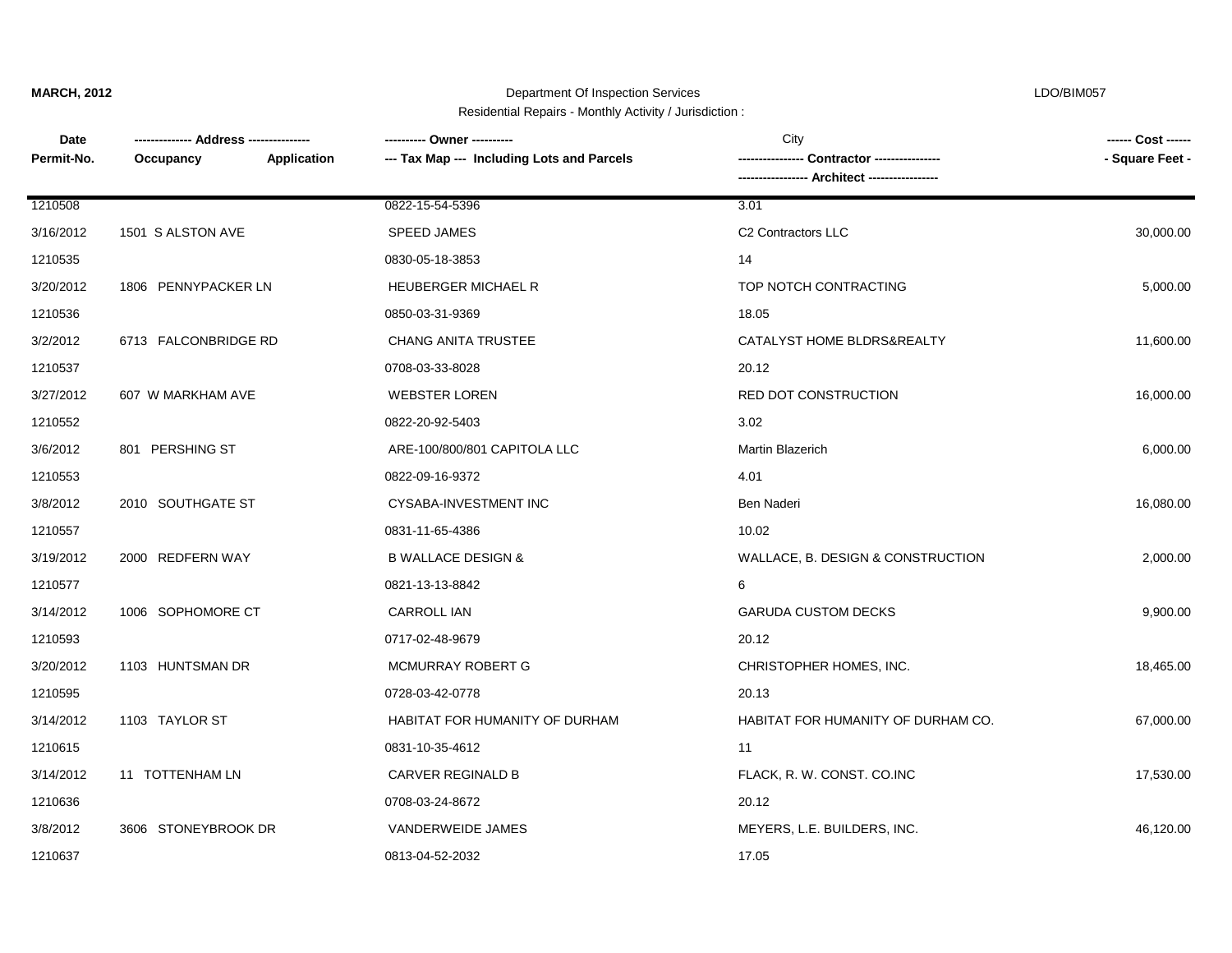Department Of Inspection Services LDO/BIM057 Residential Repairs - Monthly Activity / Jurisdiction :

**Date Occupancy ----------------- Architect ----------------- -------------- Address --------------- ---------- Owner ----------** City **------ Cost ------** Permit-No. Occupancy **Application --- Tax Map --- Including Lots and Parcels ----------------- Contractor -------------------- - Square Feet -**3/19/2012 1311 GLENDALE AVE LALIK INGRID INNOVATIVE RENOVATION 140,000.00 1210666 0719-03-42-7758 20.07 3/14/2012 10 ROSE BROOK DR BEAR JAMES E ROBERTS, DAVID WALTER 22,360.00 1210665 0813-04-71-0794 17.05 3/14/2012 3219 STONEYBROOK DR REHDER KYLE JASON ROBERTS, DAVID WALTER 47,798.00 1210664 0708-04-60-5955 20.12 3/20/2012 342 OXFORDSHIRE LN ELMORE ROBERT P Greystone Construction Group, LLC 21,750.00 1210662 0822-16-83-5797 3.02 3/28/2012 1403 RUFFIN ST ROGERS ARIEL Mark Pipkin 20,000.00 1210661 0822-09-06-7641 4.01 3/13/2012 1505 VIRGINIA AVE HUBE AMELIA F LINDSLEY WATERPROOFING 7,985.00 1210660 0810-06-39-0945 20.17 3/14/2012 2908 ALDERMAN LN KWEE DAVID C HAVEN BUILDERS, LLC 9,000.00 1210659 0738-01-09-6948 20.10 3/16/2012 6 W GLEEWOOD PL DEVEAUGH-GEISS VICTORIA ANNE Michael Wright 4,675.00 1210654 0813-03-12-9119 17.07 3/22/2012 8 BENTGRASS LN MEDLEY WILLIAM S 6,000.00 1210653 0803-02-67-9062 17.07 3/14/2012 4309 MYERS PARK DR CAPASSO RALPH MORRIS CONSTRUCTION, INC., J.D. 20,750.00 1210645 0718-02-88-3892 20.11 3/12/2012 411 DUNHILL DR COLLIER DON W RDU Sheds 500.00 1210639 0832-13-03-3637 3.02 3/9/2012 400 W KNOX ST JENNINGS JAMES S A.G. BUILDERS 87,422.00 1210638 0831-14-34-3397 11 3/4/2012 1205 E MAIN ST RESCUE MISSION MINISTRIES INC T.L. WILLIAMS GRADING 1,000.00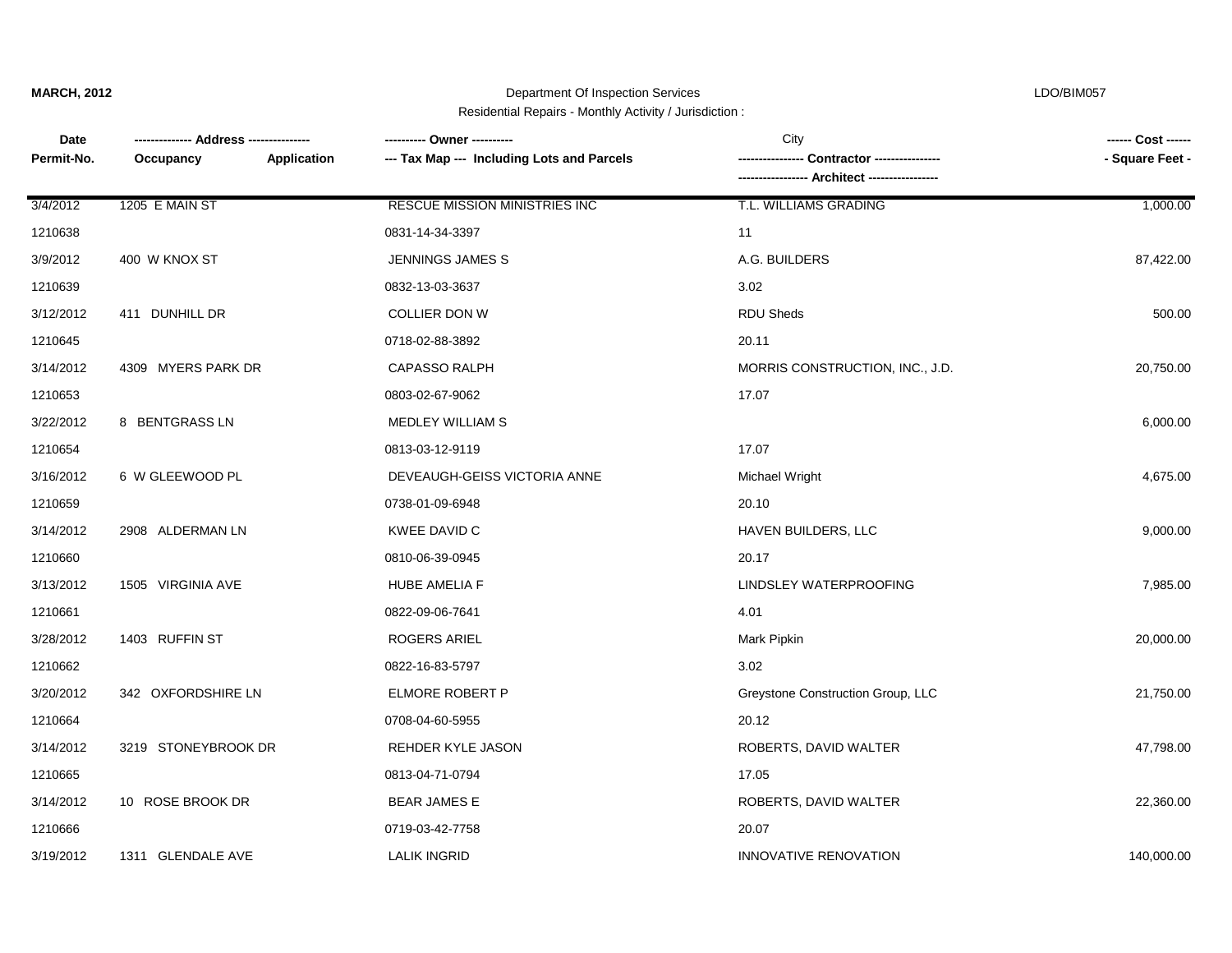Department Of Inspection Services LDO/BIM057 Residential Repairs - Monthly Activity / Jurisdiction :

**Date Occupancy ----------------- Architect ----------------- -------------- Address --------------- ---------- Owner ----------** City **------ Cost ------** Permit-No. Occupancy **Application --- Tax Map --- Including Lots and Parcels ----------------- Contractor ------------------**1210700 0739-02-59-1361 20.14 3/20/2012 1009 OAK PARK DR BEAZER HOMES CORP BEAZER HOMES CORP. 4,000.00 1210699 0822-20-91-6261 2 3/16/2012 311 MONMOUTH AVE SWEANY NATHAN Hershberger, Todd Brindley 27,750.00 1210697 0821-20-81-6078 13.01 3/15/2012 1510 CONCORD ST SECOND INVESTORS LLC Marelien Exantus Sr. Sancton St. 8,000.00 1210693 0821-19-50-4571 7 3/15/2012 219 FORESTWOOD DR FRASCA MAXIMILIAN THOMAS ROMEO GUEST ASSOC. INC 2010 250.00 1210692 0709-03-12-0489 20.18 3/23/2012 309 KINSALE DR PICCOLA BUILDERS INC PICCOLA BUILDERS, INC 10,647.00 1210691 0719-03-03-3045 20.18 3/15/2012 4119 COBBLESTONE PL HAMBOURGER ELIZABETH ANN TAYLOR, DAVID B 16,610.00 1210690 0832-17-12-4122 2 3/23/2012 1301 N MANGUM ST BARRICK KELLE LYN EUDY, KEITH 4,500.00 1210685 0811-19-62-8001 6 3/16/2012 2713 MCDOWELL RD MARSH GAIL R MARSH GAIL R ROBERTS, DAVID WALTER 190,969.00 1210675 0719-02-79-9879 20.07 3/14/2012 3608 TRAIL 23 **MEATH PETER DORAN** Natalie & Tim Bowden 3,000.00 3,000.00 1210674 0831-05-10-4050 13.03 3/8/2012 1214 S ALSTON AVE STATE OF NORTH CAROLINA GRIFFIN, D.H., WRECKING 1,000.00 1210673 0831-17-10-4088 13.03 3/8/2012 1210 S ALSTON AVE STATE OF NORTH CAROLINA GRIFFIN, D.H., WRECKING 1,000.00 1210669 0832-17-01-6960 2

3/20/2012 603 GURLEY ST BAILEY SAMUEL Chad Perry 1.00

1210704 0831-05-18-8085 11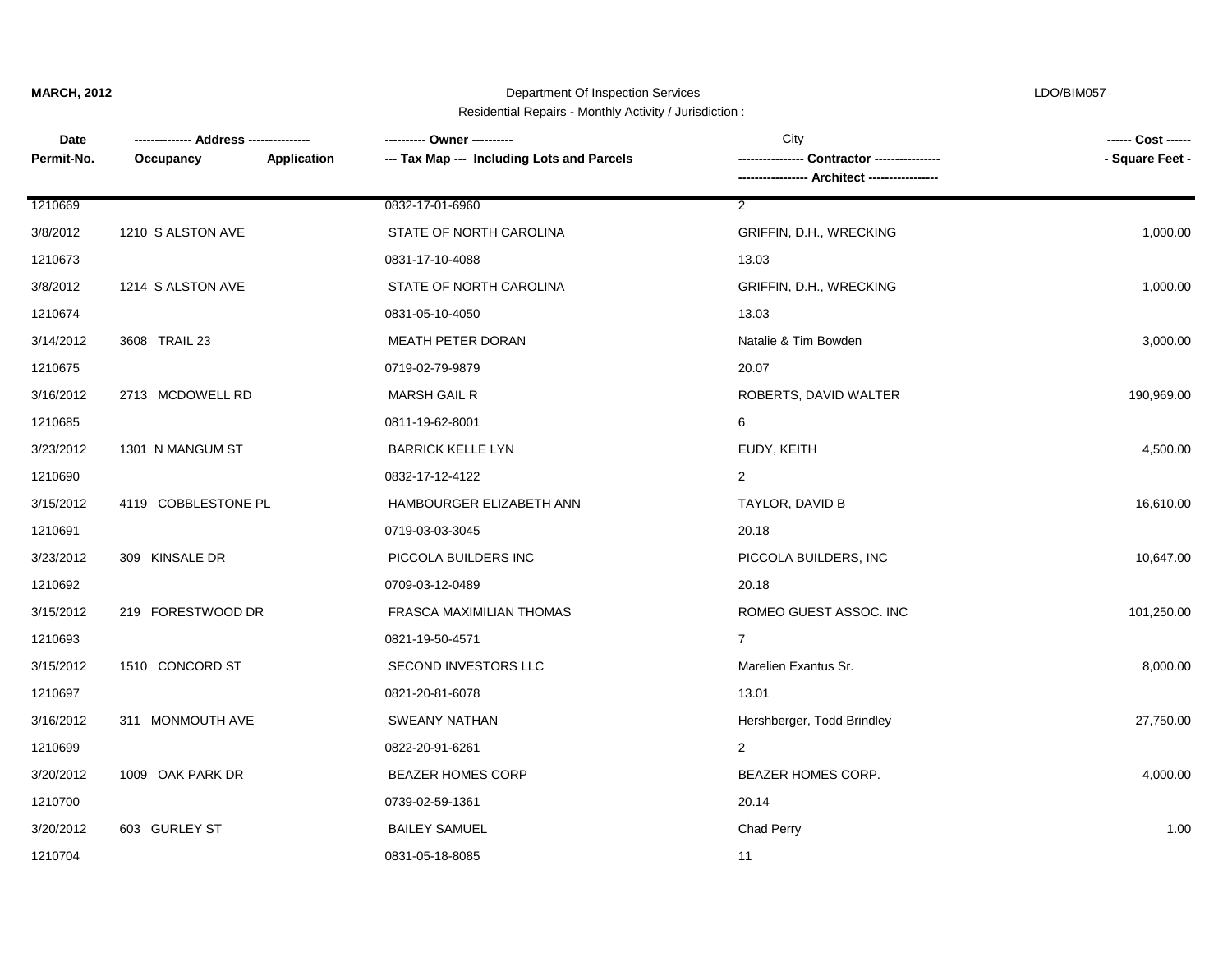## Department Of Inspection Services LDO/BIM057

Residential Repairs - Monthly Activity / Jurisdiction :

| Date       |                          | ---------- Owner ----------                | City                               | ------ Cost ------ |
|------------|--------------------------|--------------------------------------------|------------------------------------|--------------------|
| Permit-No. | Application<br>Occupancy | --- Tax Map --- Including Lots and Parcels | Contractor ----------------        | - Square Feet -    |
|            |                          |                                            |                                    |                    |
| 3/20/2012  | 513 GURLEY ST            | <b>PERRY TRANS</b>                         | <b>Ismael Rivera</b>               | 1.00               |
| 1210705    |                          | 0831-05-17-8961                            | 11                                 |                    |
| 3/19/2012  | 806 MADISON ST           | CAPSTONE VENTURES LLC                      | <b>Housewright Building</b>        | 128,000.00         |
| 1210708    |                          | 0821-08-99-9831                            | 8.02                               |                    |
| 3/14/2012  | 910 NINTH ST             | MONSEIN INVESTMENTS LLC                    | ALUMINUM CO OF N.C.                | 1,000.00           |
| 1210731    |                          | 0822-14-33-2512                            | 4.02                               |                    |
| 3/20/2012  | 207 SWIFT CREEK XING     | TOLL NC LP                                 | ROBIE CLIFTON                      | 5,800.00           |
| 1210742    |                          | 0717-02-65-5397                            | 20.12                              |                    |
| 3/22/2012  | 4506 LAZYRIVER DR        | <b>CORLEY STONEY B</b>                     |                                    | 2,500.00           |
| 1210743    |                          | 0834-01-26-0260                            | 16.01                              |                    |
| 3/23/2012  | 1108 SHEPHERD ST         | <b>CUMMINGS AMY MARTIN</b>                 | <b>BRIAN SAWYER</b>                | 13,510.00          |
| 1210744    |                          | 0821-11-55-5290                            | $\overline{7}$                     |                    |
| 3/22/2012  | 2639 OLEANDER DR         | <b>GREEN DAREN M</b>                       | ANTHONY & COMPANY CONSTRUCTION INC | 13,000.00          |
| 1210750    |                          | 0759-03-12-6815                            | 18.05                              |                    |
| 3/30/2012  | 910 CAROLINA AVE         | <b>GARRISON DOUGLAS B</b>                  | George Pelton                      | 20,182.00          |
| 1210751    |                          | 0822-13-23-0596                            | 4.02                               |                    |
| 3/22/2012  | 3811 CHIPPENHAM RD       | PETERSON ANDREW CHARLES                    | VALUE BUILDING SERVICES, INC.      | 50,700.00          |
| 1210752    |                          | 0719-01-09-3448                            | 20.08                              |                    |
| 3/16/2012  | 7304 CALIBRE PARK DR     | <b>BNP SOUTHPOINT LLC</b>                  | HOME & HEARTH DESIGNS OF NC INC    | 1.00               |
| 1210755    |                          | 0718-01-17-8741                            | 20.12                              |                    |
| 3/23/2012  | 3510 COLE MILL RD        | MILLER RYAN JOHN                           |                                    | 4,250.00           |
| 1210758    |                          | 0803-02-86-8831                            | 17.07                              |                    |
| 3/16/2012  | 1205 N MANGUM ST         | HEITZENRATER WARREN T                      | MCCLURE & ASSOC. CONST., INC.      | 23,642.00          |
| 1210762    |                          | 0832-17-11-3764                            | 2                                  |                    |
| 3/23/2012  | 1808 PEAR TREE LN        | <b>BEAZER HOMES CORP</b>                   | BEAZER HOMES CORP.                 | 6,550.00           |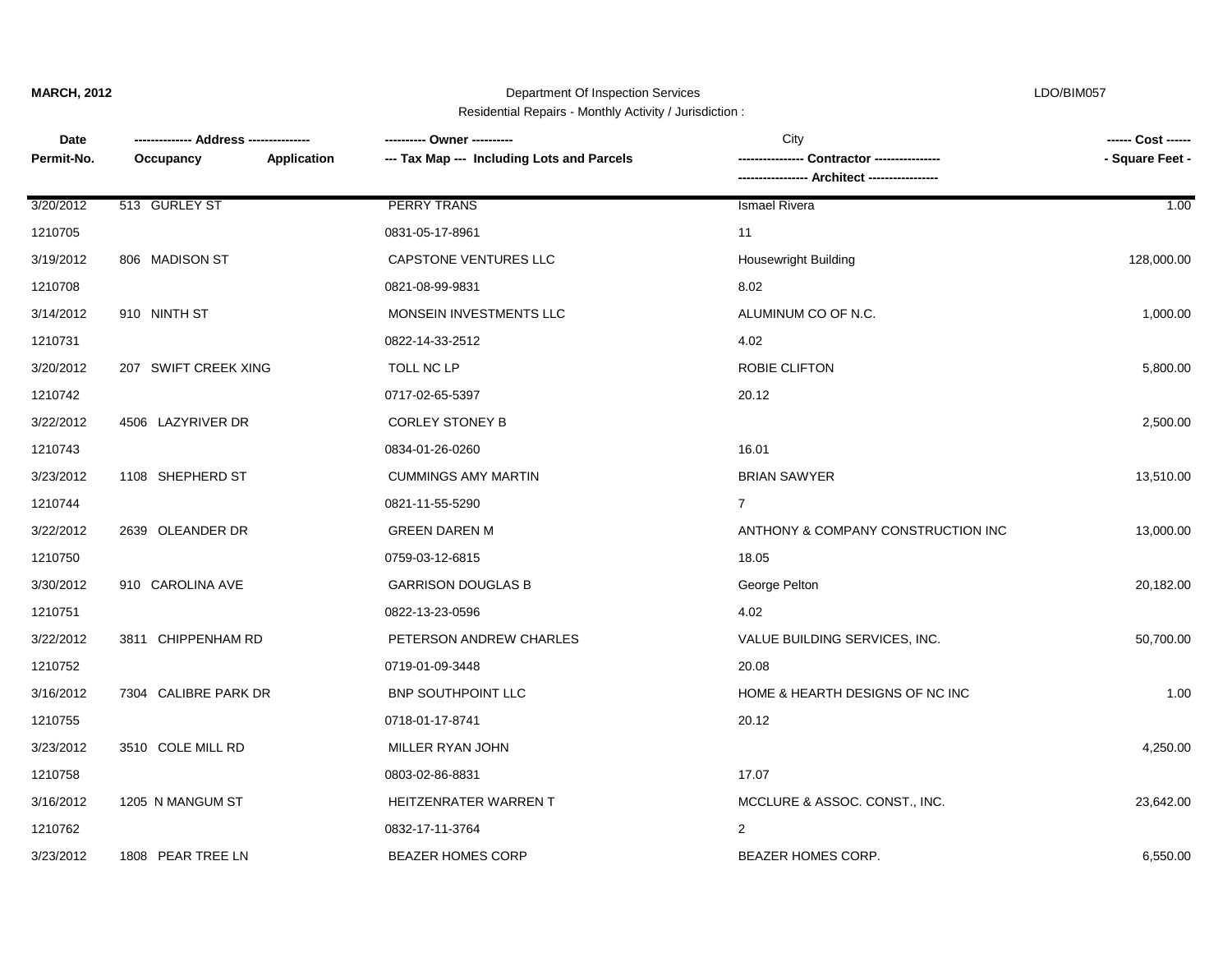Department Of Inspection Services LDO/BIM057 Residential Repairs - Monthly Activity / Jurisdiction :

| <b>Date</b> |                      |             | ---------- Owner ----------                | City                                      | ------ Cost ------ |
|-------------|----------------------|-------------|--------------------------------------------|-------------------------------------------|--------------------|
| Permit-No.  | Occupancy            | Application | --- Tax Map --- Including Lots and Parcels |                                           | - Square Feet -    |
|             |                      |             |                                            |                                           |                    |
| 1210766     |                      |             | 0739-01-48-9942                            | 20.14                                     |                    |
| 3/23/2012   | 1202 GOLDEN EAGLE DR |             | <b>BEAZER HOMES CORP</b>                   | <b>BEAZER HOMES CORP.</b>                 | 6,550.00           |
| 1210767     |                      |             | 0852-03-43-3189                            | 18.04                                     |                    |
| 3/23/2012   | 6 PALMETTO CIR       |             | HEARTHSTONE MULTI-ASSET ENTITY             | BEAZER HOMES CORP.                        | 6,550.00           |
| 1210770     |                      |             | 0850-03-02-4906                            | 18.05                                     |                    |
| 3/27/2012   | 2504 VINTAGE HILL CT |             | CEDAR CREEK PARTNERS LLC                   | BENJAMIN STOUT REAL ESTATE SERVICES, INC. | 284,820.00         |
| 1210774     |                      |             | 0836-04-81-1079                            | 21                                        |                    |
| 3/29/2012   | 33 KINGSMOUNT CT     |             | <b>ENGLE VICTOR E</b>                      | American Kitchen Corporation              | 12,856.00          |
| 1210778     |                      |             | 0719-04-81-3300                            | 20.11                                     |                    |
| 3/28/2012   | 1917 WATSON RD       |             | <b>APICELLA ROBERT</b>                     | W.D. OSBORNE GENERAL CONTRACTOR           | 9,000.00           |
| 1210779     |                      |             | 0842-13-24-4709                            | 18.01                                     |                    |
| 3/28/2012   | 3403 MEDFORD RD      |             | PORTER BARBARA Y                           | MVP Designs & Structures dba Archadeck of | 7,024.00           |
| 1210786     |                      |             | 0812-07-79-2885                            | Raleigh/Durham<br>17.05                   |                    |
| 3/28/2012   | 818 W MARKHAM AVE    |             | YEAROUT MATTHEW S                          |                                           | 1,000.00           |
| 1210794     |                      |             | 0822-16-82-1674                            | 3.02                                      |                    |
| 3/28/2012   | 4026 DOVER RD        |             | CARVER MARVIN J III                        | Harr, Kevin Anthony                       | 7,000.00           |
| 1210803     |                      |             | 0719-02-67-3605                            | 20.08                                     |                    |
| 3/30/2012   | 212 STURDIVANT RD    |             | <b>MATHIS EARL</b>                         | <b>JOSEPH GERDING</b>                     | 13,210.00          |
| 1210805     |                      |             | 0812-01-07-8126                            | 17.06                                     |                    |
| 3/22/2012   | 4163 DEEP WOOD CIR   |             | MOORE DONALD E                             |                                           | 300.00             |
| 1210816     |                      |             | 0810-17-12-5187                            | 20.16                                     |                    |
| 3/30/2012   | 127 CASTLEROCK DR    |             | MCINTOSH CLINTON JR                        | THD AT-HOME SERVICES, INC.                | 6,648.00           |
| 1210821     |                      |             | 0739-01-47-1629                            | 20.10                                     |                    |
| 3/30/2012   | 9 COLLINSWOOD CT     |             | <b>FREEMAN ROSE M</b>                      | Sierra Structures, Inc.                   | 2,750.00           |

1210825 0851-03-24-2877 18.04